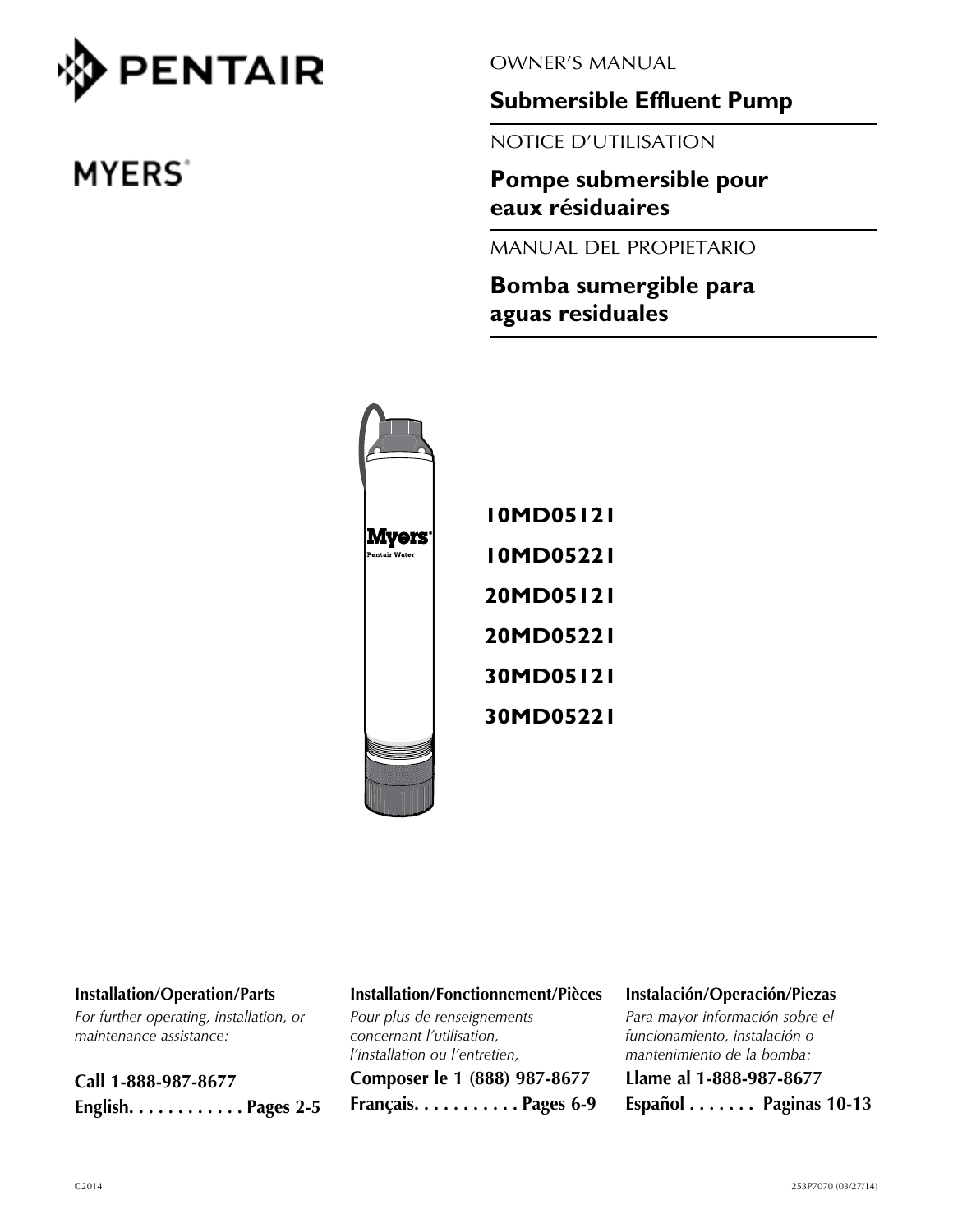### **Important Safety Instructions**

SAVE THESE INSTRUCTIONS - This manual contains important instructions that should be followed during installation, operation, and maintenance of the product. Save this manual for future reference.

 $\triangle$  This is the safety alert symbol. When you see this symbol on your pump or in this manual, look for one of the following signal words and be alert to the potential for personal injury!

**A DANGER** indicates a hazard which, if not avoided, will result in death or serious injury.

 $\sqrt{\text{A}$  WARNING indicates a hazard which, if not avoided, *could* result in death or serious injury.

 $\Delta$  CAUTION indicates a hazard which, if not avoided, *could* result in minor or moderate injury.

*NOTICE* addresses practices not related to personal injury.

#### **Carefully read and follow all safety instructions in this manual and on pump.**

Keep safety labels in good condition. Replace missing or damaged safety labels.

**AWARNING Risk of electric shock.** Can shock, burn or kill. To avoid dangerous or fatal electric shock hazard, use pump only in an effluent system. DO NOT install pump in an open body of water ( a lake, swimming pool, etc.).

- Install, ground and wire pump according to local and Canadian Electrical Code or National Electrical Code requirements that apply.
- Disconnect electrical power supply before installing or servicing pump.
- Make sure pump nameplate voltage and frequency match line voltage and frequency of power supply.
- Install pump according to all plumbing, pump and well code requirements.
- Install an all leg disconnect switch in the power supply near the pump.

**AWARNING Risk of explosion.** Under certain conditions, submersible pumps can develop extremely high pressure. Install a pressure relief valve capable of passing entire pump flow at 75 PSI.

**AWARNING Risk of sudden starts.** Can cause electrical shock and personal injury. Two-wire motors are equipped with automatic thermal overload protection which will open the circuit and stop the motor when a thermal overload (excessive heating) exists. When motor cools, overload will rest and motor will restart automatically. This can cause the pump to start unexpectedly and without warning.

**A CAUTION** Risk of freezing. Do not allow pump, piping, or any other system component containing water to freeze. Freezing may damage system, leading to injury or flooding. Allowing pump or system components to freeze will void warranty.

#### **General**

Inspect pump for delivery damage. Report any damage to shipping carrier or to Myers immediately.

Have any installation, repair, or service work done by your Myers dealer.

Never run pump dry. During system operation, pump must be submerged at all times.

Pipe joint compound can cause cracking in plastics. Use only PTFE pipe thread sealant tape when sealing joints in plastic pipe or connecting pipe to thermoplastic pumps. Warranty is void in the following conditions:

- If pumped water is highly corrosive.
- If entrained gas or air is present in pumped water that reduces the flow and causes cavitation.
- If pump has been operated with discharge valve closed (severe internal damage will result).

### **Electrical Wiring / Grounding**

**AWARNING Risk of electric shock.** Can shock, burn or kill. Permanently ground pump, motor and control box before connecting power supply to motor.

Ground pump and motor in accordance with all codes and ordinances that apply. All wiring must meet National Electrical Code and Canadian Electrical Code (whichever applies). Use copper ground wire at least as large as wires carrying current to pump.

Pump is supplied with copper ground wire. Use only copper wire for connections to pump.

## **Table 1: Recommended Fusing Data**

| Model     | HP  | <b>Volts/Hertz/Phase</b> | Max. Load Amps | <b>Locked Rotor Amps</b> | <b>Fuse Size Standard/Dual Element</b> |  |
|-----------|-----|--------------------------|----------------|--------------------------|----------------------------------------|--|
| 10MD05121 |     | 115/60/1<br>230/60/1     | 11.0           | 30.0                     | 15                                     |  |
| 20MD05121 |     |                          | 9.5            |                          |                                        |  |
| 30MD05121 | 1/2 |                          |                |                          |                                        |  |
| 10MD05221 |     |                          | 5.5<br>4.6     |                          |                                        |  |
| 20MD05221 |     |                          |                | 14.5                     | 10                                     |  |
| 30MD05221 |     |                          |                |                          |                                        |  |

#### **60 Hz/1 Phase 2-Wire Cable**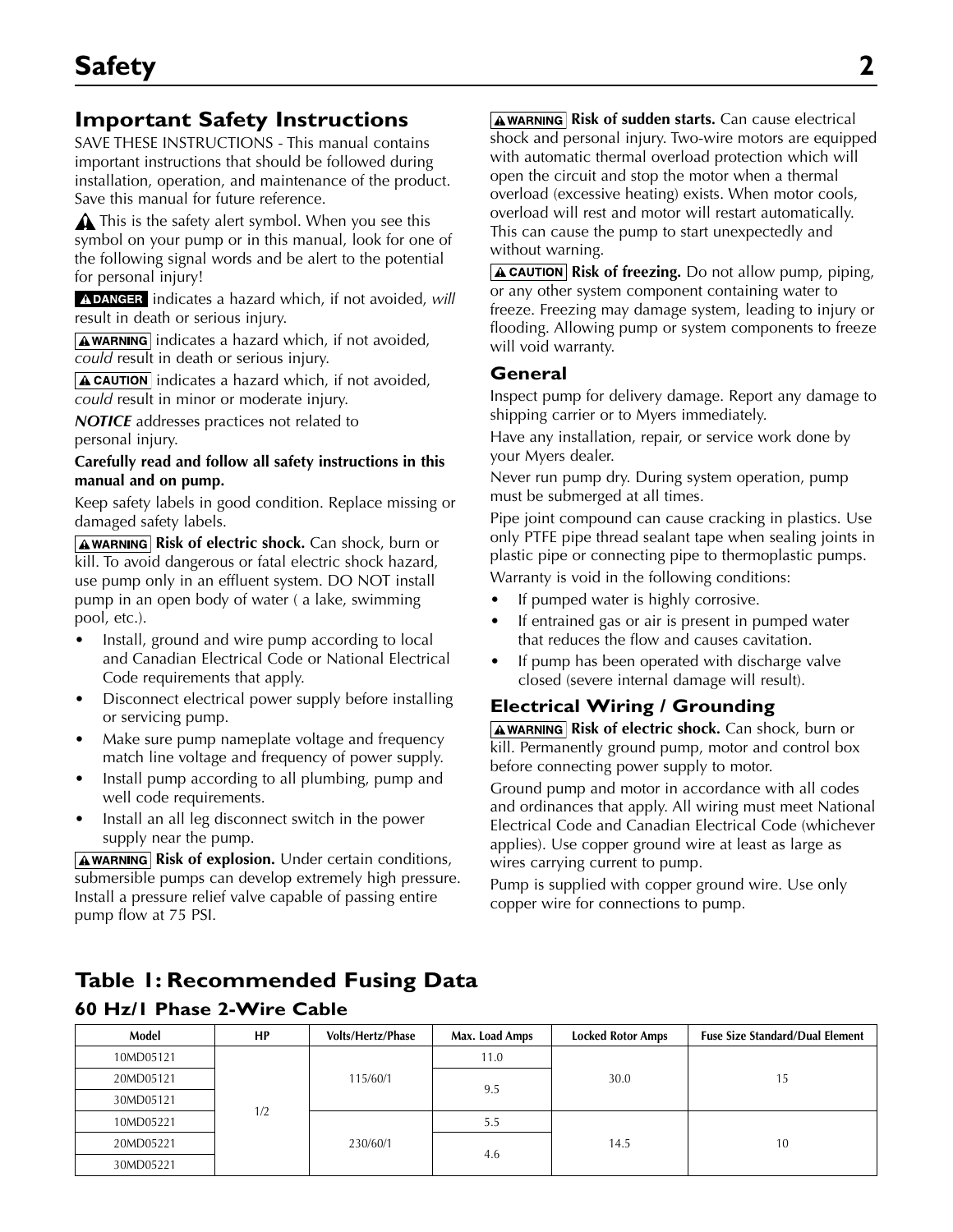Permanently ground pump before connecting power cable to power supply. Connect ground wire to approved ground first, then connect to equipment being installed.

Do not ground to a gas supply line.

Float switches or any other approved motor control must match motor input in full load amperes.

For more information, contact your local code officials. Installation Wiring Instructions

Pump has two power supply wires (Red/Black) and one ground wire (Green).

Fasten power supply wire leads securely to control panel; leave 4-5" of slack in leads at this point. Securely fasten leads to plastic pipe within 6" of the pump discharge section.

*NOTICE*: To avoid dropping pump or damaging wires or splices, NEVER allow pump wires to support weight of the pump.

### **Installation**

**AWARNING Risk of electric shock.** Can shock, burn or kill. Do not remove or alter cord. Do not connect conduit to pump.

- 1. Only qualified personnel should install the pump and associated control equipment.
- 2. Vent sewage tank according to local code.
- 3. Do not install pump in any location classified as hazardous by National Electrical Code, ANSI/ NFPA 70-1984.



*Figure 1: Insert a 3" PVC pipe in the bottom of the motor to raise the pump in the tank.*

- 4. These pumps are intended for permanent connection only. Provide strain relief at control panel for power supply cord connection to box. All control components must be UL listed and suitable for end use application.
- 5. Do not pump flammable liquids, strong caustics, or strong acids with this pump. Do not use with salt water or brine.
- 6. To prevent dropping pump, lower it by the drop pipe, not by the cables. The electrical cables will not hold the pump weight.
- 7. Discharge outlet is 1-1/4" NPT threaded. *NOTICE* If installing external check valve, hold discharge with pipe wrench to prevent loosening discharge in shell.
- 8. If pump is to be operated with an open discharge, a discharge valve must be installed. Before startup, open this valve about 1/3 open. Start pump. Slowly open valve until the desired flow rate is reached. Final setting must be within pump's recommended operating range.

### **Operation**

- 1. The pump must be submerged at all times during normal operation. Do not run pump dry.
- 2. Make sure that the float switches are set so that the pump stops before the pump runs dry or breaks suction. If necessary, adjust float switches to achieve this.
- 3. The motor bearings are lubricated internally. No maintenance is required or possible on the pump.



4132 0202 *Figure 2: Performance in Feet of Head at Gallons per Minute (M@LPM).*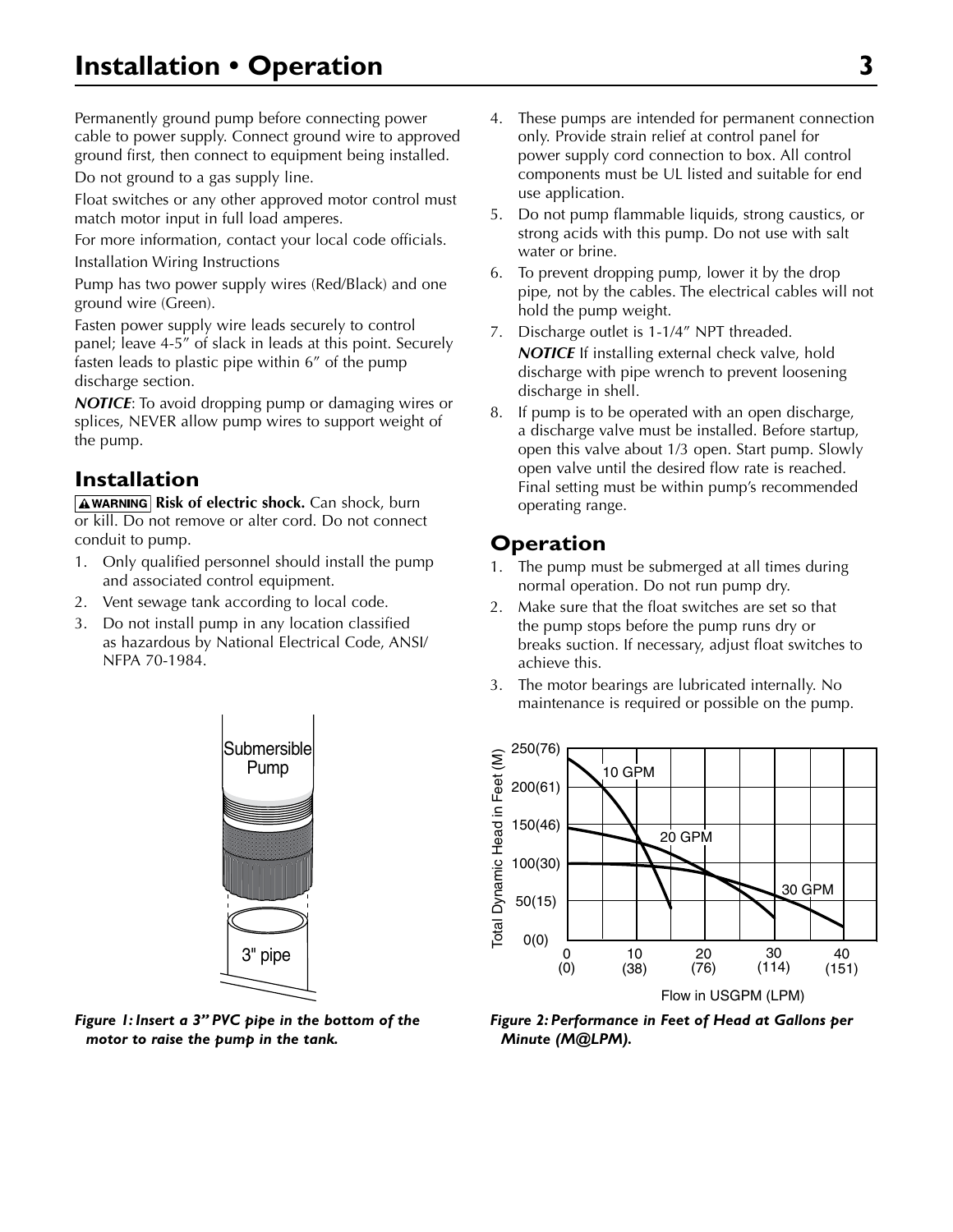## **Troubleshooting 4**

| Symptom                                                                 | <b>Possible Cause(s)</b>                                                                                   | <b>Corrective Action</b>                                                                                                                                                      |  |  |
|-------------------------------------------------------------------------|------------------------------------------------------------------------------------------------------------|-------------------------------------------------------------------------------------------------------------------------------------------------------------------------------|--|--|
|                                                                         | Pump will not start but fuses do not blow                                                                  |                                                                                                                                                                               |  |  |
|                                                                         | No voltage at control panel.                                                                               | Replace blown fuses or bad cable.                                                                                                                                             |  |  |
| No voltage.                                                             | Electrical cable bad.                                                                                      | Consult licensed electrician or serviceman.                                                                                                                                   |  |  |
|                                                                         | Control panel incorrectly wired.                                                                           | Reconnect control panel correctly.                                                                                                                                            |  |  |
| Fuses blow or overload protector trips when motor starts                |                                                                                                            |                                                                                                                                                                               |  |  |
| Wrong size fuse or wrong size time<br>delay fuse.                       | Check fuse size against wiring chart.                                                                      | Install correct fuse or time delay fuse.                                                                                                                                      |  |  |
| Low or high voltage.                                                    | Check that line voltage is within $\pm 10\%$ of nameplate rated<br>voltage while motor is running.         | If voltage variation is greater than $\pm 10$ %, call power<br>company or local hydro authority to adjust voltage.                                                            |  |  |
| Power supply wire leads not<br>correctly connected to control<br>panel. | Check control panel wiring diagram against incoming power<br>hookup. Check power supply wire color coding. | Reconnect leads to match wiring diagram in control panel<br>cover. Reconnect power supply wires so wire color code<br>matches motor lead color code.                          |  |  |
| Broken wire in control panel.                                           | Examine all connections and wiring in control panel.                                                       | Disconnect power and repair or replace faulty wire.                                                                                                                           |  |  |
| Pump stuck or binding.                                                  | Check for locked shaft in pump.                                                                            | If necessary, pull pump (make all possible above ground<br>checks first). If pump is locked, replace it. Clean tank of all<br>sand, lime, or solids before reinstalling pump. |  |  |
| Power supply wires or pump leads<br>grounded, shorted, or open.         | Consult licensed electrician or qualified serviceman.                                                      | Have a qualified serviceman or electrician make necessary<br>cable repairs.                                                                                                   |  |  |
| Fuses blow or overload protector trips when motor is running            |                                                                                                            |                                                                                                                                                                               |  |  |
| Low or high voltage.                                                    | Check that line voltage is within $\pm 10\%$ of rated nameplate<br>voltage while motor is running.         | If voltage variation is more than $\pm 10$ %, call power company<br>to adjust voltage.                                                                                        |  |  |
| High ambient (atmospheric)<br>temperature.                              | Check temperature of tank.                                                                                 | Protect tank from direct sunlight.                                                                                                                                            |  |  |
| Pump starts too frequently                                              |                                                                                                            |                                                                                                                                                                               |  |  |
| Leaks in system.                                                        |                                                                                                            | Check plumbing for leaks.                                                                                                                                                     |  |  |
| Level switch.                                                           | Check for defective switch or switch out of adjustment.                                                    | Re-adjust or replace level switch.                                                                                                                                            |  |  |
| Check valves leaking.                                                   | Make sure check valves are not leaking back.                                                               | Replace check valves if necessary.                                                                                                                                            |  |  |
| Little or no water delivered                                            |                                                                                                            |                                                                                                                                                                               |  |  |
| Check valves stuck or installed<br>backwards.                           | Examine valves.                                                                                            | If stuck, free valve; if installed backwards, reverse it.                                                                                                                     |  |  |
| Low voltage.                                                            | Check voltage at control panel with pump running.                                                          | Install larger wire from meter to control panel. If necessary,<br>have power company raise supply voltage.                                                                    |  |  |
| Plugged intake screen.                                                  | Pull pump and check condition of screen.                                                                   | Clean or replace as necessary.                                                                                                                                                |  |  |
| Check valve at pump discharge<br>stuck.                                 | Pull pump and examine check valve.                                                                         | Free check valve.                                                                                                                                                             |  |  |
| Pump doesn'tdevelop<br>enoughpressure ("head").                         | Check pump curve against operating conditions.                                                             | Replace pump with "higher head" pump.                                                                                                                                         |  |  |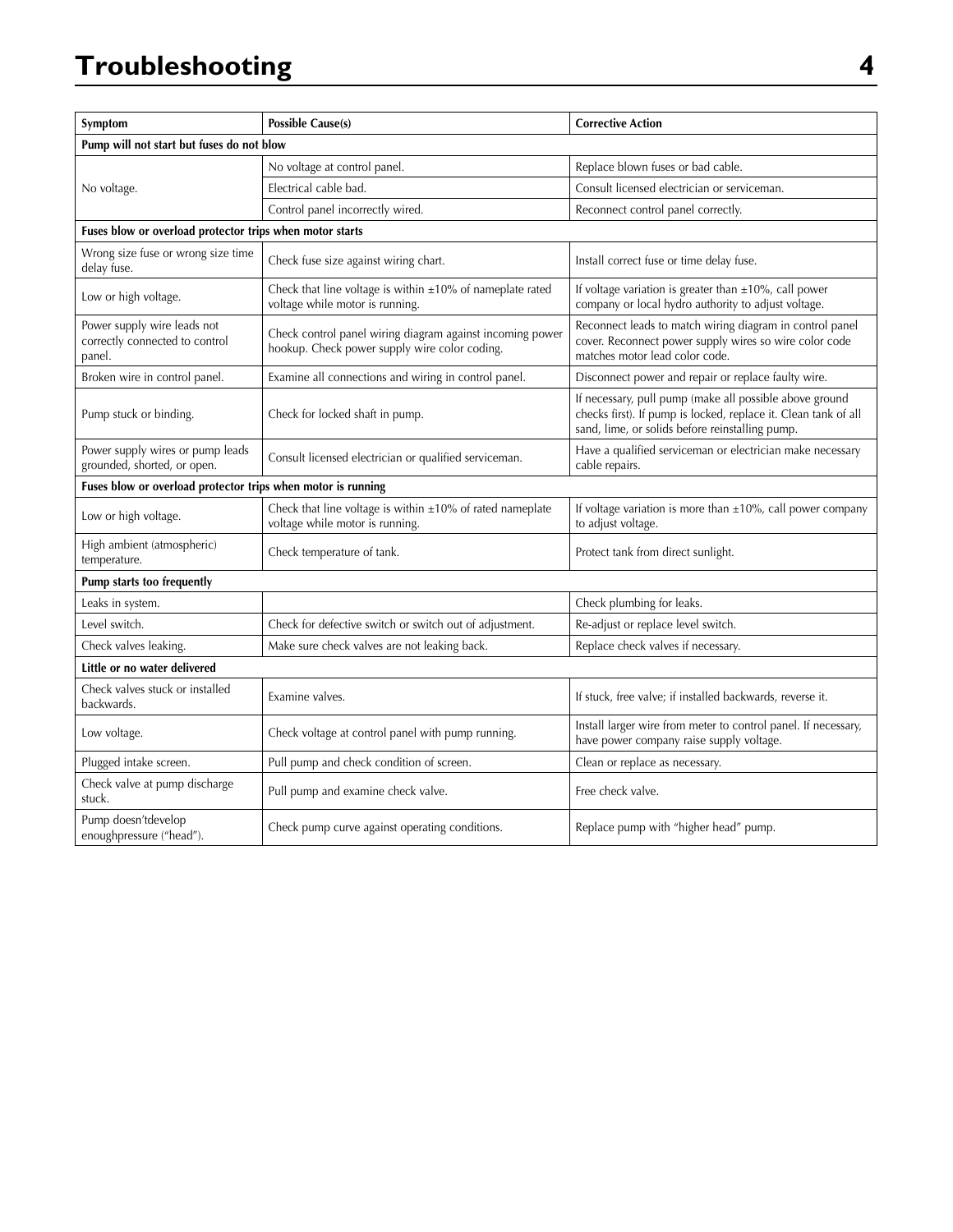#### **Limited Warranty**

F.E. MYERS warrants to the original consumer purchaser ("Purchaser" or "You") of the products listed below, that they will be free from defects in material and workmanship for the Warranty Period shown below.

| <b>Product</b>                                                                | <b>Warranty Period</b>                                                                                            |
|-------------------------------------------------------------------------------|-------------------------------------------------------------------------------------------------------------------|
| Jet pumps, small centrifugal pumps, submersible pumps and related accessories | whichever occurs first:<br>12 months from date of original installation,<br>or 18 months from date of manufacture |
| <b>Fibrewound Tanks</b>                                                       | 5 years from date of original installation                                                                        |
| Steel Pressure Tanks                                                          | 5 years from date of original installation                                                                        |
| Sump/Sewage/Effluent Products                                                 | 12 months from date of original installation,<br>or 24 months from date of manufacture                            |

Our warranty will not apply to any product that, in our sole judgement, has been subject to negligence, misapplication, improper installation, or improper maintenance. Without limiting the foregoing, operating a three phase motor with single phase power through a phase converter will void the warranty. Note also that three phase motors must be protected by three-leg, ambient compensated, extra-quick trip overload relays of the recommended size or the warranty is void.

Your only remedy, and F.E. MYERS's only duty, is that F.E. MYERS repair or replace defective products (at F.E. MYERS's choice). You must pay all labor and shipping charges associated with this warranty and must request warranty service through the installing dealer as soon as a problem is discovered. No request for service will be accepted if received after the Warranty Period has expired. This warranty is not transferable.

F.E. MYERS SHALL NOT BE LIABLE FOR ANY CONSEQUENTIAL, INCIDENTAL, OR CONTINGENT DAMAGES WHATSOEVER. THE FOREGOING LIMITED WARRANTIES ARE EXCLUSIVE AND IN LIEU OF ALL OTHER EXPRESS AND IMPLIED WARRANTIES, INCLUDING BUT NOT LIMITED TO IMPLIED WARRANTIES OF MERCHANTABILITY AND FITNESS FOR A PARTICULAR PURPOSE. THE FOREGOING LIMITED WARRANTIES SHALL NOT EXTEND BEYOND THE DURATION PROVIDED HEREIN.

Some states do not allow the exclusion or limitation of incidental or consequential damages or limitations on the duration of an implied warranty, so the above limitations or exclusions may not apply to You. This warranty gives You specific legal rights and You may also have other rights which vary from state to state.

This Limited Warranty is effective June 1, 2011 and replaces all undated warranties and warranties dated before June 1, 2011.

#### **F.E. MYERS 293 Wright Street, Delavan, WI 53115 Phone: 888-987-8677 • Fax: 800-426-9446 • www.femyers.com**

**In Canada: P. O. Box 9138, 269 Trillium Dr., Kitchener, Ontario N2G 4WS Phone: 519-748-5470 • Fax: 888-606-5484**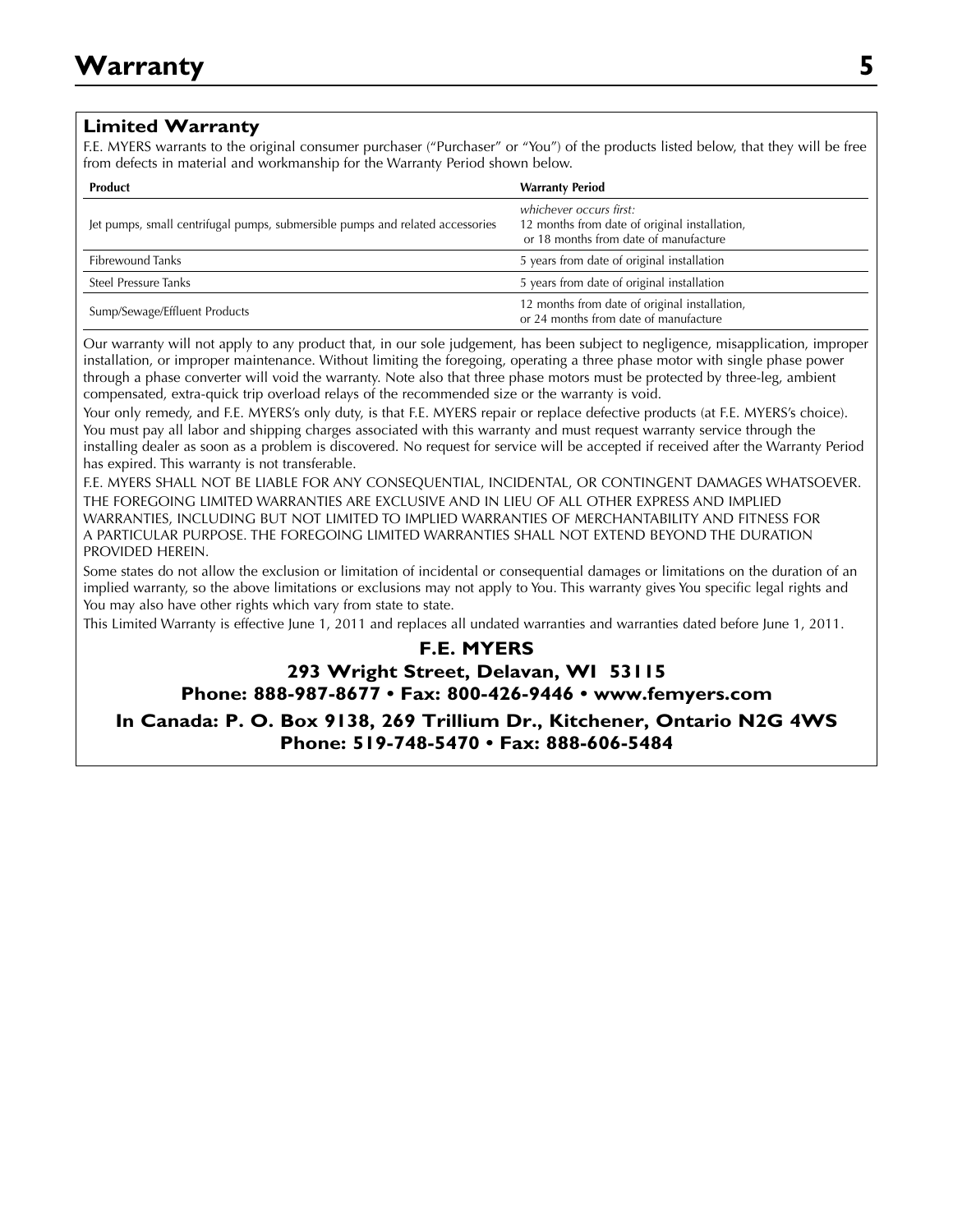### **Directives de sécurité importantes**

**Conservez ces directives** – Ce manuel renferme d'importantes directives qu'il faut suivre durant l'installation et l'entretien de la pompe.

Ce symbole  $\bigwedge$  indique qu'il faut être prudent. Lorsque ce symbole apparaît sur la pompe ou dans cette Notice, rechercher une des mises en garde qui suivent, car elles indiquent un potentiel de blessures corporelles!

Le mot signal  $\Lambda$  DANGER indique un danger qui, s'il n'est pas évité, *causera* la mort ou des blessures graves.

Le mot signal  $\boxed{\text{A}$  AVERTISSEMENT indique un risque qui, s'il n'est pas évité, *pourrait causer* la mort ou des blessures graves.

Le mot signal  $\boxed{\textbf{A}$  **ATTENTION** indique un risque qui, s'il n'est pas évité, *pourrait causer* des blessures mineures ou modérées.

Le mot *AVIS* est utilisé pour les pratiques qui ne sont pas reliées aux blessures personnelles.

Lire attentivement toutes les consignes de sécurité contenues dans cette Notice ou collées sur la pompe.

Garder les autocollants de sécurité en bon état; les remplacer s'ils manquent ou s'ils ont été endommagés.

**A AVERTISSEMENT Risque de secousses électriques.** Pouvant causer des brúlures, voire la mort. Pour éviter tout risque de secousses électriques dangereuses ou d'électrocution, n'utiliser cette pompe que pour pomper des eaux résiduaires. NE PAS l'installer dans un plan d'eau à ciel ouvert (un lac, une piscine, etc.).

- Installer, mettre à la terre et câbler la pompe conformément aux codes de la municipalité, au Code canadien de l'électricité ou au National Electrical Code en vigueur.
- Avant d'installer ou d'intervenir sur la pompe, couper le courant qui l'alimente.
- S'assurer que la tension et que la fréquence qui alimentent la pompe correspondent à celles indiquées sur la plaque signalétique de la pompe.
- Installer la pompe conformément aux codes de la plomberie conformément aux pompes et aux puits.
- Près de la pompe, installer un disjoncteur sur le circuit d'alimentation.

**A AVERTISSEMENT** Risque d'explosion. Dans certaines conditions, les pompes submersibles peuvent développer des pressions extrêmement élevées. Poser une soupape de sûreté pouvant laisser passer tout le débit de la pompe à 75 lb/po².

**A AVERTISSEMENT Risque de démarrages brusques.** Pouvant causer des secousses électriques et des blessures corporelles. Les moteurs à deux fils sont équipés d'un protecteur thermique qui détecte les surcharges et les surchauffes. Ce protecteur ouvre le circuit dès que les surchauffes et surcharges deviennent excessives et le referme dès que le moteur refroidit. La pompe peut alors redémarrer inopinément et sans avertissement.

**A ATTENTION** Risque du gel. Ne pas laisser geler la pompe, les tuyauteries ni les composants du système contenant de l'eau. Le gel risque d'endommager le système, ce qui peut causer des blessures ou une inondation. Si la pompe ou les composants du système gèlent, la garantie ne sera pas honorée.

#### **Généralités**

À la livraison, inspecter la pompe pour s'assurer qu'elle n'est pas endommagée. Tout dommage doit immédiatement être rapporté au transporteur ou à Myers.

L'installation, les réparations et les entretiens doivent être effectués pour le détaillant Myers.

Pendant que le système fonctionne, la pompe doit toujours être immergée.

La pâte à joint peut causer la fissure des tuyaux en plastique. Pour raccorder des tuyaux en plastique ou pour brancher des tuyaux en plastique sur la pompe, n'utiliser que du ruban au PTFE.

La garantie ne sera pas honorée dans les conditions suivantes :

- Si l'eau est hautement corrosive.
- Si de l'air ou du gaz entraînés sont présents dans l'eau pompée, le débit diminuera et il y aura cavitation (la pompe sera aussi endommagée).
- Si la pompe fonctionne pendant que le robinet de refoulement est fermé, elle subira de graves dommages internes.

#### **Électricité / Câblage et mise à la terre**

**A AVERTISSEMENT** Risque de secousses électriques. Pouvant causer des brúlures, voire la mort. Avant de brancher le moteur sur l'alimentation électrique, raccorder en permanence à la terre la pompe, le moteur et la boîte de commande.

Mettre à la terre la pompe et le moteur conformément aux codes et toutes les ordonnances en vigueur. Tout le câblage doit être conforme au Code canadien de l'électricité ou au National Electrical Code (selon le cas). Pour la mise à la terre, utiliser un conducteur en cuivre de diamètre au moins aussi gros que celui des conducteurs alimentant la pompe.

La pompe est livrée avec un conducteur de mise à la terre en cuivre. N'utiliser que des conducteurs en cuivre pour le branchement sur la pompe.

### **Tableau 1 : Fusibles recommandés**

#### **Moteurs monophasés de 60 Hz – Câbles à 2 fils**

| Modèle    | ch  | <b>Volts/Hertz/Phase</b> | Charges max. en<br>ampères | Ampères rotor bloqué | Calibre du fusible standard/à<br>élément double |    |
|-----------|-----|--------------------------|----------------------------|----------------------|-------------------------------------------------|----|
| 10MD05121 |     | 115/60/1<br>230/60/1     | 11.0                       |                      |                                                 |    |
| 20MD05121 |     |                          |                            | 9.5                  | 30.0                                            | 15 |
| 30MD05121 | 1/2 |                          |                            |                      |                                                 |    |
| 10MD05221 |     |                          | 5.5<br>4.6                 | 14.5                 | 10                                              |    |
| 20MD05221 |     |                          |                            |                      |                                                 |    |
| 30MD05221 |     |                          |                            |                      |                                                 |    |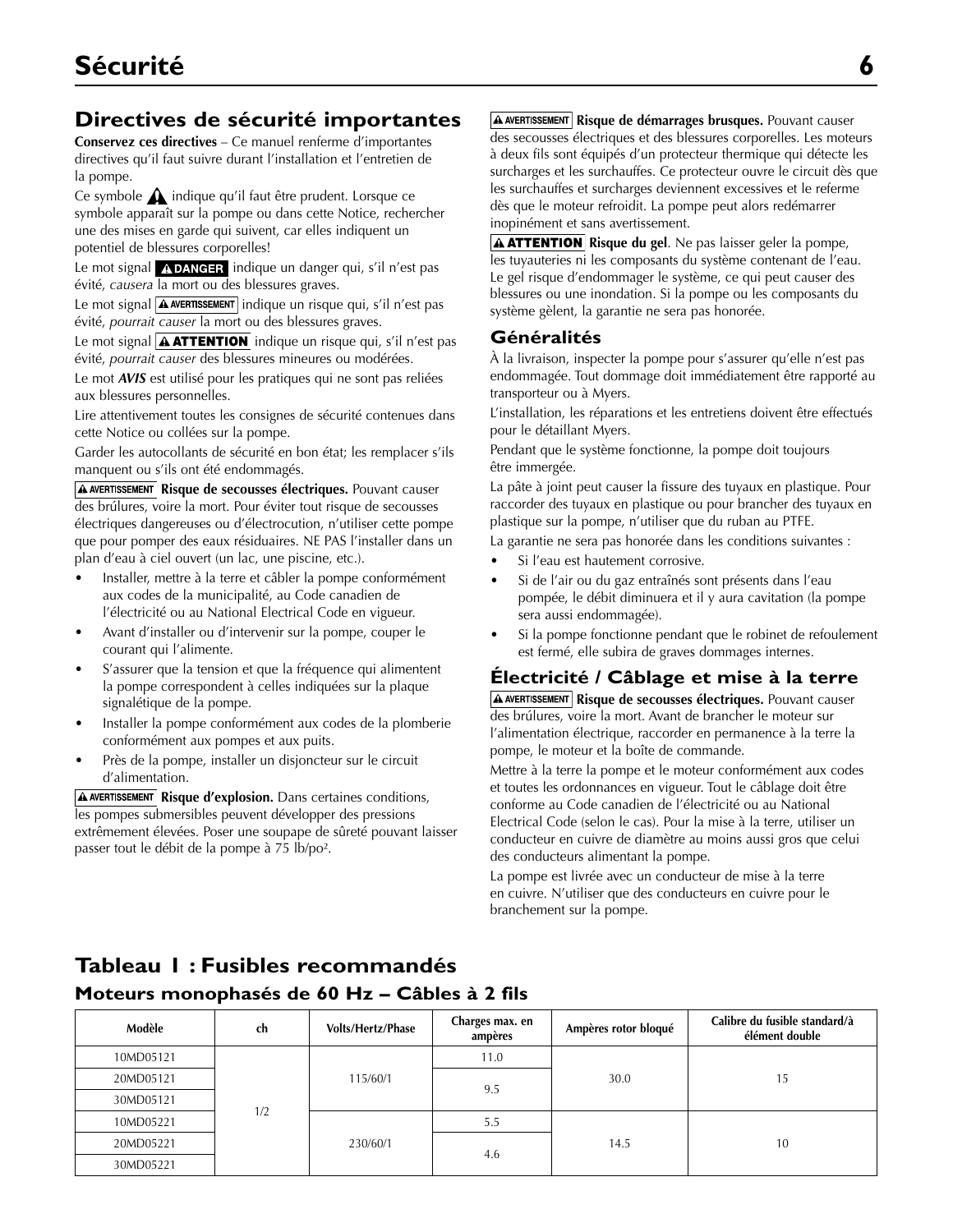Raccorder la pompe en permanence à la terre avant de la brancher sur le courant électrique. Raccorder tout d'abord le conducteur de mise à la terre sur une terre approuvée, puis le brancher sur le matériel à installer.

Ne pas mettre à la terre sur une conduite de gaz.

La charge totale en ampères des contacteurs de niveau ou toute autre commande approuvée doit correspondre à celle de l'arrivée du moteur.

Pour de plus amples renseignements, s'adresser aux autorités compétentes de la municipalité.

Instructions de câblage

La pompe comporte deux fils d'alimentation (rouge et noir) et un fil de mise à la terre (vert).

Brancher les fils sur le panneau de commande. De ce côté, leur laisser de 10 à 12,5 cm de mou. Tous les 15 cm, attacher les fils sur le tuyau en plastique de refoulement de la pompe.

*AVIS* Pour éviter de laisser tomber la pompe ou d'endommager les fils ou les épissures, NE JAMAIS supporter le poids de la pompe à l'aide des fils de la pompe.

### **Installation**

**A AVERTISSEMENT Risque de secousses électriques.** Pouvant causer des brúlures, voire la mort.Ne pas enlever ni modifier le cordon électrique. Ne pas brancher de conduit sur la pompe.

- 1. Seul du personnel qualifié doit installer la pompe et l'équipement de commande connexe.
- 2. Ventiler la fosse septique conformément aux codes de la municipalité.
- 3. Ne pas installer cette pompe dans un endroit classé comme dangereux par le Code canadien de l'électricité ou le National Electrical Code, ANSI/NFPA 70-1984.

Pompe submersible<br>

- 4. Ces pompes doivent être branchées en permanence seulement. Poser un réducteur de tension sur l'arrivée de courant, côté boîte de commande. Tous les composants de commande doivent être classés UL et répondre aux besoins de l'utilisation.
- 5. Avec cette pompe, ne pas pomper de liquides inflammables ni de caustiques ou d'acides forts. Ne pas pomper de saumure ni d'eau salée.
- 6. Pour éviter de laisser tomber la pompe, l'abaisser en se servant du tuyau de descente et non pas des câbles. Les câbles électriques ne supporteront pas le poids de la pompe.
- 7. Le filetage de l'orifice de refoulement est de 1 1/4 pouce NPT. *AVIS* Si on installe un clapet antiretour extérieur, immobiliser le refoulement avec une clé à tuyau pour qu'il ne tourne pas dans le corps de la pompe.
- 8. Si la pompe fonctionne avec un refoulement ouvert, un robinet de décharge doit être posé. Avant de démarrer la pompe, ouvrir ce robinet d'environ 1/3. Démarrer ensuite la pompe, puis, lentement, ouvrir le robinet jusqu'à obtenir le débit désiré. Le réglage final doit correspondre à la plage de fonctionnement recommandée de la pompe.

### **Fonctionnement**

- 1. La pompe doit toujours être immergée pendant qu'elle fonctionne. Ne pas la faire fonctionner à sec.
- 2. S'assurer que les interrupteurs à flotteur sont réglés de façon que la désamorce. Au besoin, les régler.
- 3. Les paliers des moteurs de ces pompes sont graissés en permanence. Aucun entretien de la pompe n'est requis ni possible.



4132 0202 *Figure 2 : Rendements en gallons par minute (l/min) aux* 

**Figure 1: Pour que la pompe ne touche pas le fond de** *la fosse, introduire un tuyau en PVC de 7,5 cm à la partie inférieure du moteur.*

Tuyau<br>de 7,5 cm

Tuyau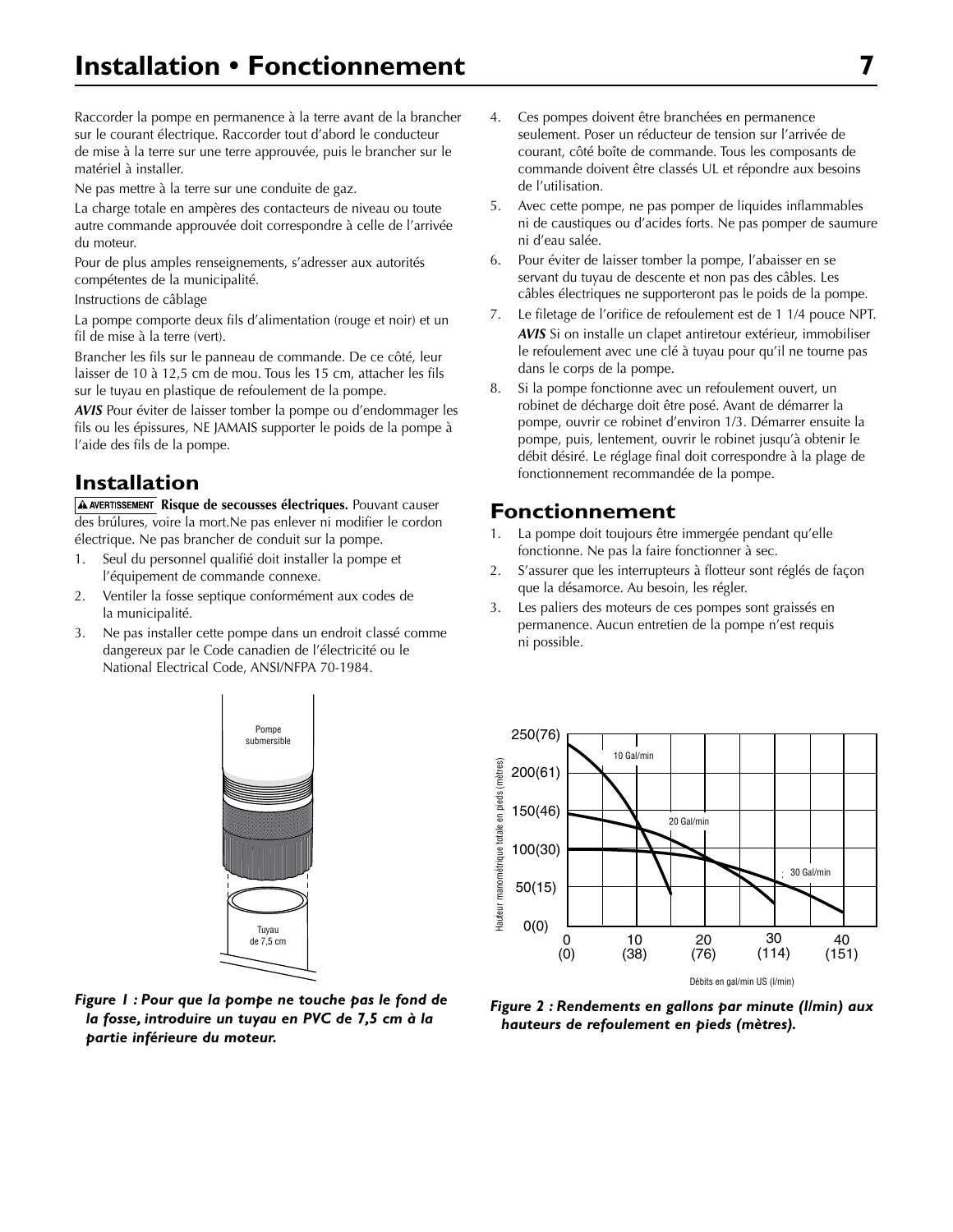| <b>Incidents</b>                                                               | Cause(s) possible(s)                                                                                                                                          | <b>Mesures correctives</b>                                                                                                                                                                                                                                           |  |  |
|--------------------------------------------------------------------------------|---------------------------------------------------------------------------------------------------------------------------------------------------------------|----------------------------------------------------------------------------------------------------------------------------------------------------------------------------------------------------------------------------------------------------------------------|--|--|
| La pompe ne démarre pas. Les fusibles ne sont pas sautés                       |                                                                                                                                                               |                                                                                                                                                                                                                                                                      |  |  |
|                                                                                | Pas de tension côté panneau de commande.                                                                                                                      | Remplacer les fusibles sautés ou le câble défectueux.                                                                                                                                                                                                                |  |  |
| Pas de tension.                                                                | Câble électrique endommagé.                                                                                                                                   | S'adresser à un électricien ou à un technicien qualifié.                                                                                                                                                                                                             |  |  |
|                                                                                | Panneau de commande mal câblé.                                                                                                                                | Câbler adéquatement le panneau de commande.                                                                                                                                                                                                                          |  |  |
| Les fusibles ou le protecteur thermique saute dès que le moteur démarre        |                                                                                                                                                               |                                                                                                                                                                                                                                                                      |  |  |
| Fusibles ordinaires ou temporisés de<br>mauvais calibre.                       | Vérifier le calibre du fusible en se reportant au Tableau 1.                                                                                                  | Bien rebrancher le panneau de commande.                                                                                                                                                                                                                              |  |  |
| Tension basse ou haute.                                                        | Pendant que le moteur fonctionne, s'assurer que la<br>tension de ligne correspond à $\pm$ 10 % de la tension<br>nominale indiquée sur la plaque signalétique. | Si la tension fluctue de $\pm$ 10 %, appeler la compagnie<br>d'électricité et faire régler la tension.                                                                                                                                                               |  |  |
| Fils mal branchés sur le panneau de<br>commande.                               | Vérifier le schéma de câblage du panneau de commande<br>par rapport au branchement du courant d'alimentation.                                                 | Rebrancher les fils conformément au schéma de câblage<br>se trouvant à l'intérieur du couvercle du panneau de<br>commande.                                                                                                                                           |  |  |
|                                                                                | Vérifier le codage de la couleur des fils de l'alimentation<br>électrique.                                                                                    | Rebrancher les fils électriques de façon que les couleurs<br>s'assortissent à celles des fils du moteur.                                                                                                                                                             |  |  |
| Fils cassés dans le panneau de<br>commande.                                    | Inspecter les connexions et le câblage dans le panneau<br>de commande.                                                                                        | Couper le courant, puis réparer ou remplacer le ou les fils<br>défectueux.                                                                                                                                                                                           |  |  |
| Pompe bloquée ou grippée.                                                      | Vérifier si l'arbre de la pompe est bloqué.                                                                                                                   | Au besoin, sortir la pompe. (Procéder tout d'abord aux<br>vérifications en surface). Si la pompe est bloquée, la<br>remplacer. Avant de la reposer, enlever tout le sable,<br>toute la chaux et toutes les matières solides pouvant se<br>trouver dans le réservoir. |  |  |
| Fils électriques ou terre, en court-circuit<br>ou cassés.                      | Consulter un électricien ou un technicien qualifié.                                                                                                           | Faire procéder aux réparations nécessaires des câbles<br>de la pompe à la par un électricien ou un technicien<br>qualifié.                                                                                                                                           |  |  |
| Les fusibles ou le protecteur thermique saute pendant que le moteur fonctionne |                                                                                                                                                               |                                                                                                                                                                                                                                                                      |  |  |
| Tension basse ou haute.                                                        | Pendant que le moteur fonctionne, s'assurer que la<br>tension de ligne correspond à $\pm$ 10 % de la tension<br>nominale indiquée sur la plaque signalétique. | Si la tension fluctue de $\pm$ 10 %, appeler la compagnie<br>d'électricité et faire régler la tension.                                                                                                                                                               |  |  |
| Température ambiante élevée.                                                   | Vérifier la température dans la fosse.                                                                                                                        | Protéger le réservoir du soleil.                                                                                                                                                                                                                                     |  |  |
| La pompe démarre trop fréquemment.                                             |                                                                                                                                                               |                                                                                                                                                                                                                                                                      |  |  |
| Le système fuit.                                                               |                                                                                                                                                               | S'assurer que la tuyauterie ne fuit pas.                                                                                                                                                                                                                             |  |  |
| L'interrupteur à flotteur est défectueux ou<br>mal réglé.                      | S'assurer que l'interrupteur à flotteur n'est pas défectueux<br>ou qu'il n'est pas déréglé.                                                                   | Le régler ou le remplacer.                                                                                                                                                                                                                                           |  |  |
| Les clapets antiretour fuient.                                                 | S'assurer que les clapets antiretour ne fuient pas.                                                                                                           | Les remplacer au besoin.                                                                                                                                                                                                                                             |  |  |
| Le débit est faible ou nul.                                                    |                                                                                                                                                               |                                                                                                                                                                                                                                                                      |  |  |
| Les clapets antiretour sont grippés ou<br>posés à l'envers.                    | Inspecter les clapets.                                                                                                                                        | S'ils sont grippés, les dégager. S'ils sont posés à l'envers,<br>les poser à l'endroit.                                                                                                                                                                              |  |  |
| La tension est basse.                                                          | Pendant que la pompe fonctionne, vérifier la tension côté<br>panneau de commande.                                                                             | Entre le compteur et le panneau, installer des fils de plus<br>gros diamètre. Au besoin, demander à la compagnie<br>d'électricité d'augmenter la tension.                                                                                                            |  |  |
| La crépine d'aspiration est bouchée.                                           | Sortir la pompe et vérifier sa crépine.                                                                                                                       | La nettoyer ou la remplacer, selon le besoin.                                                                                                                                                                                                                        |  |  |
| Les clapets antiretour du refoulement de<br>la pompe sont grippés.             | Sortir la pompe et inspecter le clapet antiretour.                                                                                                            | Les dégager.                                                                                                                                                                                                                                                         |  |  |
| La hauteur de refoulement de la pompe<br>n'est pas suffisante.                 | Vérifier la courbe de la pompe par rapport aux conditions<br>de fonctionnement.                                                                               | Remplacer la pompe par une dont la hauteur de<br>refoulement » est plus élevée.                                                                                                                                                                                      |  |  |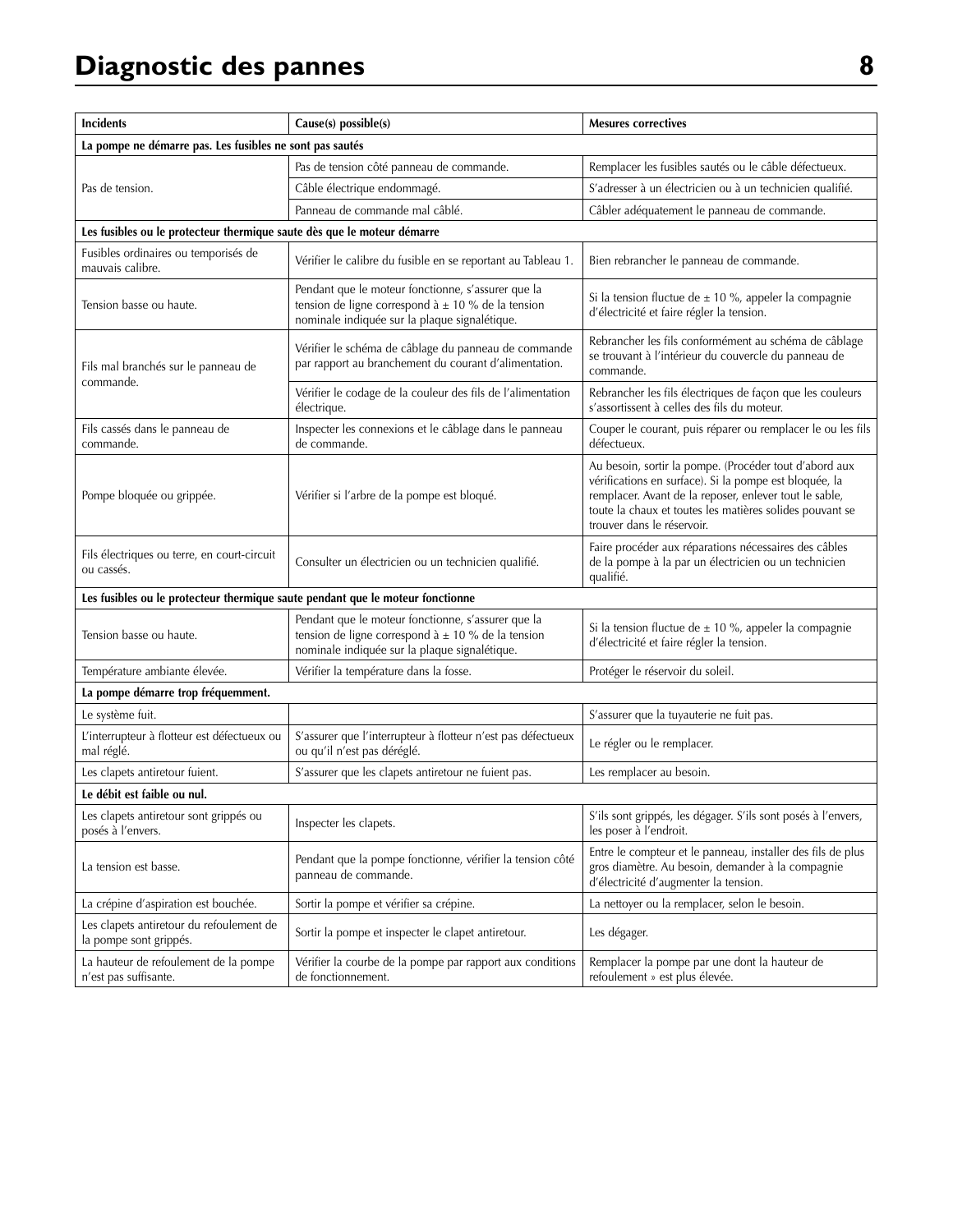#### **Garantie limitée**

F.E. MYERS garantit au consommateur initial (ci-après appelé l'« Acheteur ») que les produits énumérés dans les présentes sont exempts de défaut de matériau et de fabrication pendant la durée de la garantie à compter de la durée des garanties indiquées ci-dessous.

| <b>Produits</b>                                                                                        | Durée des garanties                                                                                                                            |
|--------------------------------------------------------------------------------------------------------|------------------------------------------------------------------------------------------------------------------------------------------------|
| Pompes à éjecteur, petites pompes centrifuges, pompes submersibles et<br>tous les accessoires connexes | Selon le premier terme atteint :<br>12 mois à compter de la date de la première installation ou<br>18 mois à compter de la date de fabrication |
| Réservoirs en fibre de verre                                                                           | 5 ans à compter de la date de la première installation                                                                                         |
| Réservoirs sous pression en acier                                                                      | 5 ans à compter de la date de la première installation                                                                                         |
| Produits de puisard/d'égout/d'effluents                                                                | 12 mois à compter de la date de la première installation ou<br>24 mois à compter de la date de fabrication                                     |

Nos garanties ne s'appliquent pas aux produits ayant fait l'objet de négligence, d'une mauvaise utilisation, d'une mauvaise installation ou d'un manque d'entretien adéquat. Sans aucune limitation des présentes, la garantie des moteurs triphasés submersibles sera nulle et non avenue si ces moteurs sont branchés et fonctionnent sur le courant monophasé par l'intermédiaire d'un déphaseur. Il faut également noter que les moteurs triphasés doivent être protégés par un relais de surcharge tripolaire thermocompensé à déclenchement extrêmement rapide du calibre recommandé, sinon la garantie sera nulle et non avenue.

Le seul recours de l'Acheteur et la seule responsabilité de F.E. MYERS consistent à réparer ou à remplacer (au choix de F.E. MYERS) les produits qui se révéleraient défectueux. L'Acheteur s'engage à payer tous les frais de main d'œuvre et d'expédition du produit couvert par sa garantie et de s'adresser au concessionnaire-installateur ayant procédé à l'installation dès qu'un problème est découvert pour obtenir un service sous garantie. Aucune demande de service en vertu de sa garantie ne sera acceptée après expiration de la durée de sa garantie. Ces garanties ne sont pas transférables.

F.E. MYERS DÉCLINE TOUTE RESPONSABILITÉ POUR TOUT DOMMAGE INDIRECT OU FORTUIT QUEL QU'IL SOIT. LA GARANTIE LIMITÉE SUSMENTIONNÉE EST EXCLUSIVE ET REMPLACE TOUTES LES AUTRES GARANTIES EXPRESSES ET TACITES, Y COMPRIS, MAIS SANS S'Y LIMITER, LES GARANTIES DE QUALITÉ MARCHANDE ET D'ADAPTATION À UN USAGE PARTICULIER. LA GARANTIE LIMITÉE SUSMENTIONNÉE NE DOIT PAS ÊTRE PROLONGÉE AU-DELÀ DE LA DURÉE PRÉVUE AUX PRÉSENTES. Certains états, territoires et certaines provinces ne permettent pas l'exclusion ou la limitation des dommages indirects ou fortuits, ni les limitations relatives à la durée des garanties tacites. Par conséquent, il se peut que les limitations ou les exclusions stipulées dans les présentes ne s'appliquent pas dans ce cas. Ces garanties accordent des droits juridiques précis, bien que l'on puisse bénéficier d'autres droits, selon la province, le territoire ou l'état dans lequel on réside.

La présente garantie limitée est entrée en vigueur le 1er juin 2011 et remplace toute garantie non datée ou antérieure à cette date.

### **F.E. MYERS 293 Wright Street, Delavan, WI 53115 Tél. : 888-987-8677 • Téléc. : 800-426-9446 • www.femyers.com**

**Au Canada : P. O. Box 9138, 269 Trillium Dr., Kitchener, Ontario N2G 4WS Tél.: 519-748-5470 • Téléc.: 888-606-5484**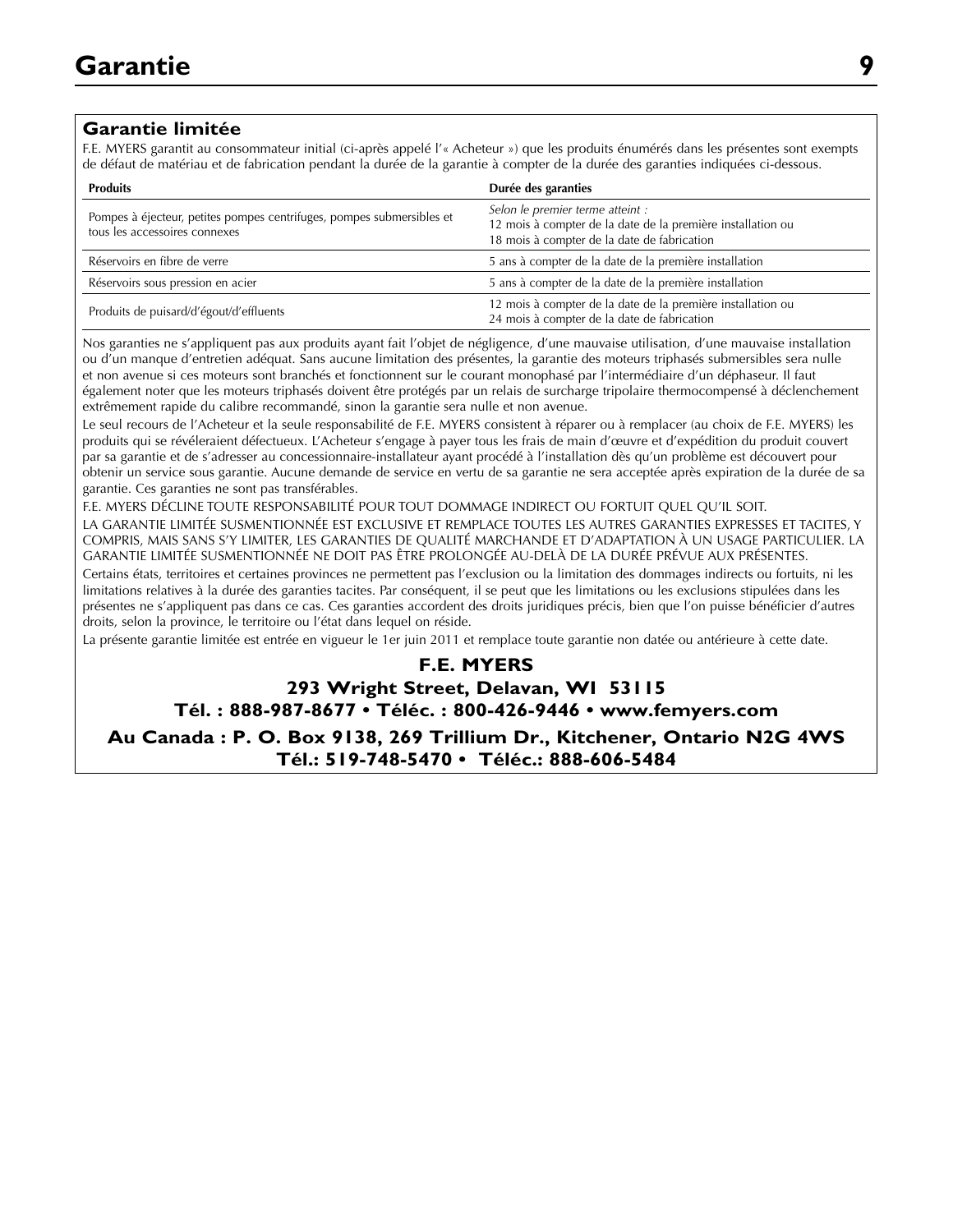### **Instrucciones importantes de seguridad**

**Guarde estas instrucciones** - Este manual contiene instrucciones importantes que se deben seguir durante la instalación y el mantenimiento del bombas de sumidero.

 Este es un símbolo de alerta sobre la seguridad. Cuando vea este símbolo en su bomba o en este manual, busque para ver si hay alguna de las siguientes palabras de señal y esté alerta a la posibilidad de lesiones personales.

A PELIGRO indica un riesgo que, de no evitarse, *provocará* la muerte o lesiones de gravedad.

**A ADVERTENCIA** indica un riesgo que, de no evitarse, *podría provocar* la muerte o lesiones de gravedad.

**A PRECAUCIÓN** indica un riesgo que, de no evitarse, *podría provocar* lesiones leves o moderadas.

*AVISO* hace referencia a una práctica no relacionada con una lesión física.

#### **Lea y siga cuidadosamente todas las instrucciones de seguridad en este manual y en la bomba.**

Mantenga las etiquetas de seguridad en buenas condiciones. Reemplace las etiquetas de seguridad faltantes o dañadas.

**Riesgo de choque eléctrico.** Puede provocar choque, quemadura o muerte. Para evitar choques eléctricos peligrosos o fatales, usa la bomba sólo en un sistema de aguas residuales. NO instale la bomba en un cuerpo de agua abierto (lago, piscina de natación, etc.).

- • Instale, conecte a tierra y cablee la bomba conforme a las normas locales y a los requerimientos del Código Canadiense de Electricidad o del Código Nacional de Electricidad que correspondan.
- Desconecte la fuente de suministro de corriente eléctrica antes de instalar o de realizar trabajos de mantenimiento y reparación en la bomba.
- Verifique que la tensión y la frecuencia indicadas en la placa de fábrica concuerden con la tensión y frecuencia de línea del suministro de potencia.
- Instale la bomba conforme a todos los requerimientos de las normas de plomería, de bombas y de pozos.
- Instale un interruptor de desconexión en la fuente de suministro de potencia cercano a la bomba.

**A ADVERTENCIA** Riesgo de exposion. Bajo ciertas condiciones, las bombas sumergibles pueden desarrollar presiones extremadamente altas. Instale una válvula de descarga capaz de pasar todo el flujo de la bomba a 75 PSI (libras por pulgada cuadrada).

**A ADVERTENCIA** Riesgo de arranques repentinos. Puede provocar choque eléctrico y lesiones personales. Los motores bifilares vienen equipados con un dispositivo de protección automática contra sobrecarga térmica que abre el circuito y detiene el motor cuando ocurre una sobrecarga térmica (demasiado calor). Cuando el motor se enfría, la sobrecarga descansa y el motor se vuelve a encender automáticamente. Esto puede hacer que la bomba se encienda inesperadamente y sin advertencia previa.

**A PRECAUCIÓN** Riesgo de congelamiento. No permita que la bomba, la tubería ni ningún otro componente del sistema que contenga agua se congelen. El congelamiento puede dañar al sistema y provocar lesiones e inundaciones. Si se permite que la bomba o los componentes del sistema se congelen, la garantía quedará anulada.

#### **Información general**

Verifique que la bomba no se haya dañado durante el envío. Reporte todo daño a la empresa de transporte o a Myers inmediatamente.

Asegúrese de que toda instalación, reparación o trabajo de mantenimiento sea realizado por su representante de Myers.

Nunca permita que la bomba marche en seco. Cuando el sistema esté funcionado, la bomba deberá estar sumergida en todo momento.

El compuesto para juntas de tuberías puede provocar rajaduras en el plástico. Use sólo cinta de PTFE cuando selle juntas en tuberías de plástico o en tuberías de conexión a bombas de termoplástico. La garantía quedará anulada en las siguientes situaciones:

- El agua es altamente corrosiva.
- Si el gas arrastrado o el aire presente en el agua que se esté bombeando reduce el flujo y provoca cavitación (que puede dañar la bomba).
- La bomba se ha operado con la válvula de descarga cerrada (puede provocar serios daños internos).

### **Cableado / Conexión a tierra**

**A ADVERTENCIA** Riesgo de choque eléctrico. Puede provocar choque, quemadura o muerte. Conecte la bomba, el motor y la caja de control a tierra en forma permanente antes de conectar la fuente de suministro de potencia al motor.

Conecte la bomba y el motor a tierra conforme a todas las normas y reglamentos que correspondan. Todo el cableado debe cumplir con el Código Nacional de Electricidad y el Código Canadiense de Electricidad (el que corresponda). Use un cable de cobre a tierra que sea al menos tan grande como los cables que llevan la corriente a la bomba.

La bomba viene provista de un cable de cobre a tierra. Use sólo cables de cobre para las conexiones a la bomba.

### **Cuadro 1: Información sobre los fusibles recomendados**

#### **Modelo HP Voltios/Herz/Fase Máx. Carga Amperios Rotor cerrado Amperios Tamaño de fusible Estádar/Doble elemento** 10MD05121  $1/2$ 115/60/1 11.0 20MD05121 | 115/60/1 | 20MD05121 | 15 9.5 30MD05121 10MD05221 230/60/1 5.5 20MD05221 | 230/60/1 | 230/60/1 | 14.5 | 10 4.6 30MD05221

### **Cable bifilar, monofásico de 60 Hz**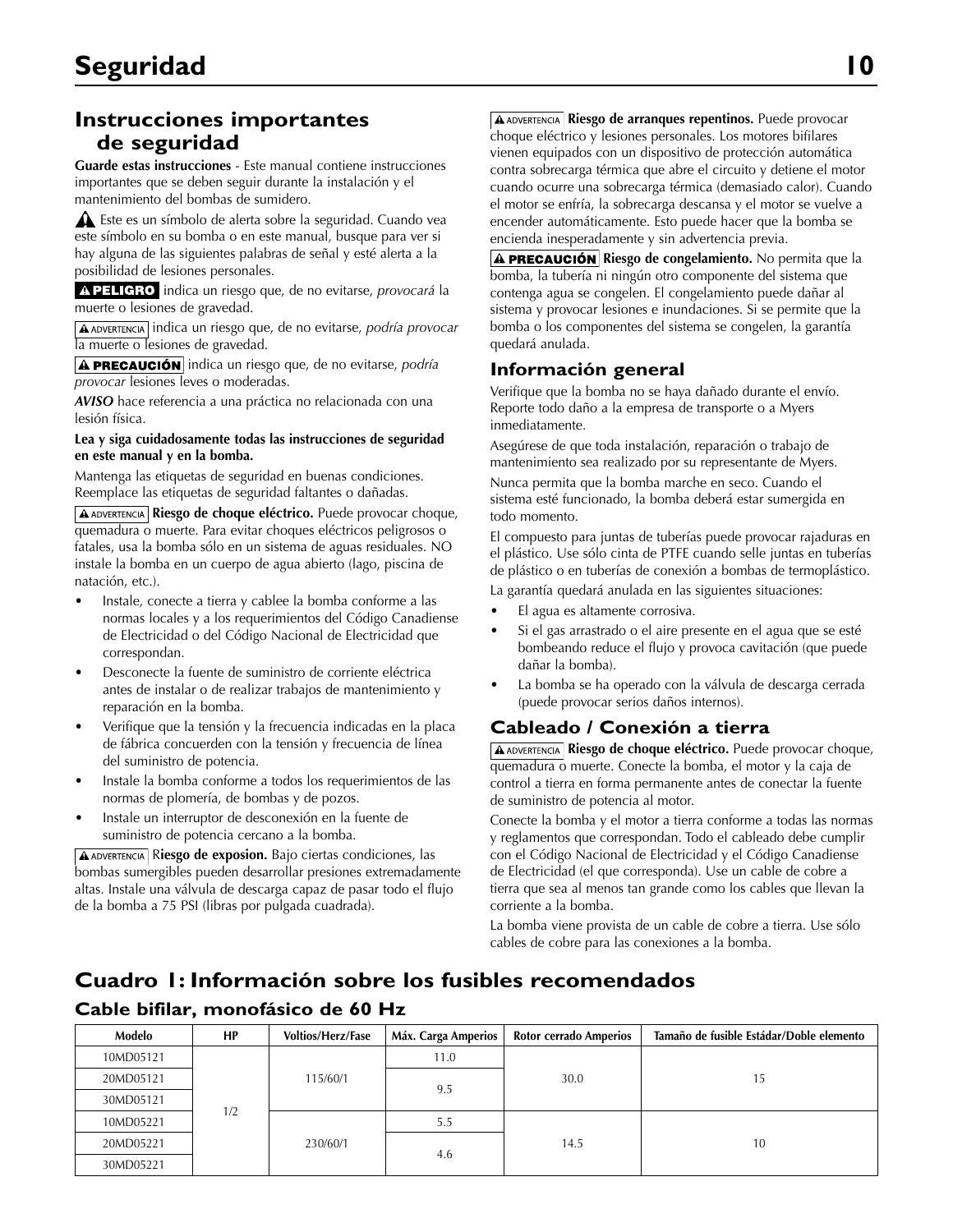Conecte la bomba a tierra en forma permanente antes de conectar el cable de potencia a la fuente de suministro de potencia. Primero conecte el cable de tierra a una tierra aprobada y luego conecte el equipo que se esté instalando.

No conecte a tierra por medio de una línea de suministro de gas.

Los interruptores de flotador y otros reguladores de motor aprobados deben concordar con la carga total de amperios de admisión del motor.

Para obtener más información, comuníquese con sus oficiales reguladores locales.

Instrucciones para la instalación del cableado

La bomba tiene dos cables de suministro de potencia (Rojo/Negro) y un cable de tierra (Verde).

Sujete los conductores del cable de suministro de potencia firmemente al tablero de control; deje 4-5" de huelgo en los conductores a esta altura. Sujete firmemente los conductores a la tubería de plástico dentro de 6 pulgadas de la sección de descarga de la bomba.

*AVISO* Para evitar que la bomba se caiga o que se dañen los cables o los empalmes, NUNCA permita que los cables de la bomba soporten el peso de la misma.

### **Instalación**

**A ADVERTENCIA** Riesgo de choque eléctrico. Puede provocar choque, quemadura o muerte. No conecte el conducto a la bomba.

- 1. La bomba y los aparatos de control asociados deben ser instalados solamente por personal calificado.
- 2. Ventile el tanque de aguas residuales según las normas locales.
- 3. No instale la bomba en un lugar clasificado como peligroso por el Código Nacional de Electricidad, ANSI/NFPA 70-1984.

Bomba sumergible nua barnorg

- 4. Estas bombas han sido diseñadas sólo para conexiones permanentes. Proporcione un reductor de tensión en el tablero de control para la conexión del cordón de suministro de potencia a la caja. Todos los componentes del control deben estar aprobados por UL y deben ser adecuados para el uso final.
- 5. No bombee líquidos inflamables, cáusticos fuertes o ácidos fuertes con esta bomba. No la use con agua salada o salmuera.
- 6. Para evitar la caída de la bomba, bájela por medio de la tubería descendente, no por medio de los cables. Los cables eléctricos no podrán sostener el peso de la bomba.
- 7. La salida de descarga tiene una rosca de 1-1/4" NPT. *AVISO* Si se instala una válvula externa de retención, sostenga la descarga con una llave de tubería para evitar que la descarga se afloje en el casco.
- 8. Si la bomba se ha de operar con una descarga abierta, será necesario instalar una válvula de descarga. Antes de la operación inicial, abra esta válvula 1/3 aproximadamente. Encienda la bomba. Abra la válvula lentamente hasta que se haya obtenido el caudal deseado. La graduación final deberá estar dentro de la gama de operación recomendada para la bomba.

### **Operación**

- 1. La bomba debe estar sumergida en todo momento durante la operación normal. No permita que la bomba marche en seco.
- 2. Verifique que los interruptores de flotador estén configurados de manera que la bomba se detenga antes de que comience a marchar en seco o interrumpa la aspiración. De ser necesario, ajuste los interruptores de flotador para lograrlo.
- 3. Los cojinetes del motor están lubricado internamente. La bomba no requiere mantenimiento ni es posible realizarlo.





## 4134 0202 *Figura 1: Introduzca un tubo de PVC de 3" en la parte inferior del motor para elevar la bomba dentro del tanque.*

Tuberíade 3"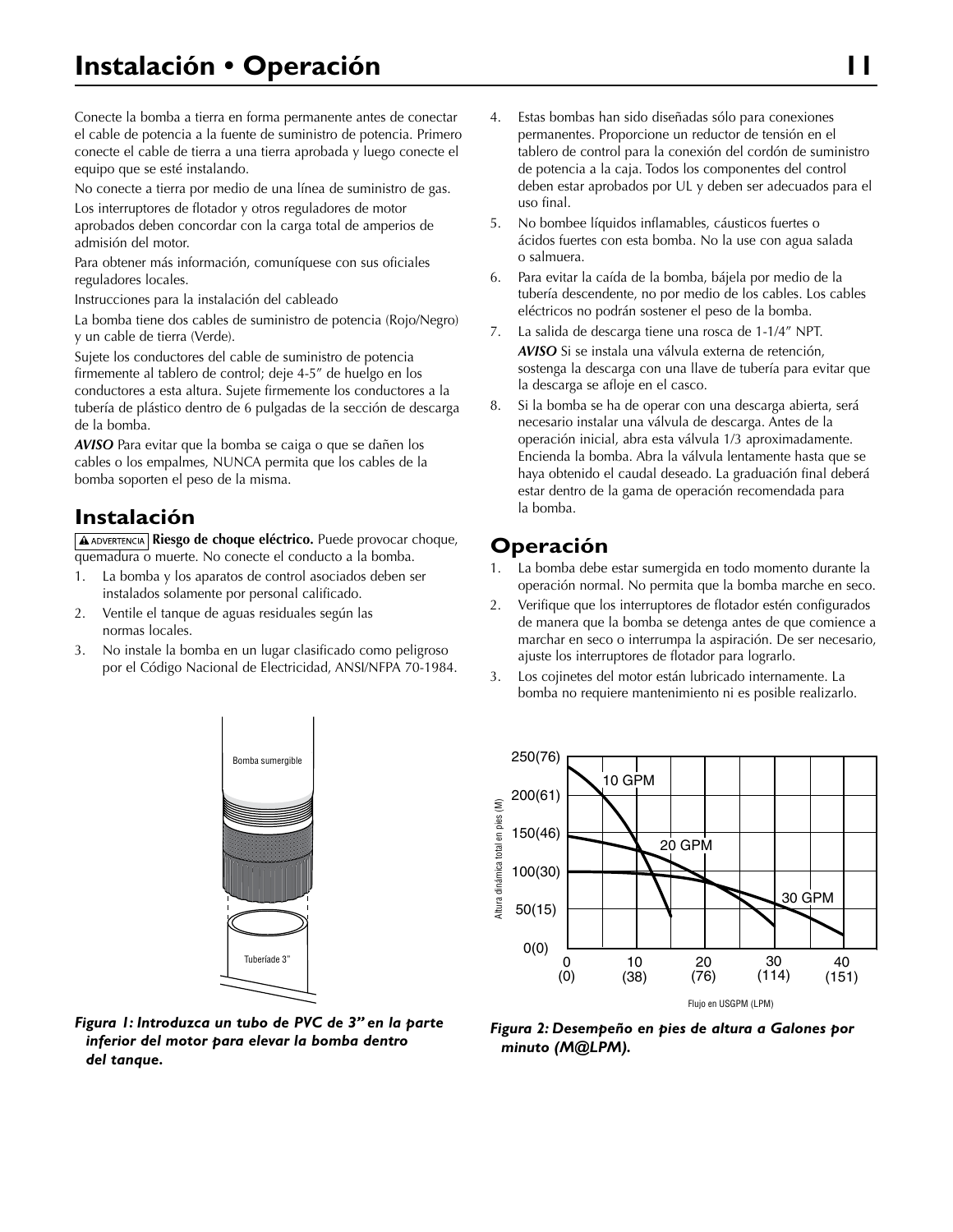| Síntoma                                                                                                                             | Posible(s) causa(s)                                                                                                                                                                                                                              | Medida correctiva                                                                                                                                                                                                                                            |  |  |
|-------------------------------------------------------------------------------------------------------------------------------------|--------------------------------------------------------------------------------------------------------------------------------------------------------------------------------------------------------------------------------------------------|--------------------------------------------------------------------------------------------------------------------------------------------------------------------------------------------------------------------------------------------------------------|--|--|
| La bomba no se enciende pero los fusibles no se queman                                                                              |                                                                                                                                                                                                                                                  |                                                                                                                                                                                                                                                              |  |  |
|                                                                                                                                     | No hay tensión en el tablero de control.                                                                                                                                                                                                         | Reemplazar los fusibles quemados o el cable malo.                                                                                                                                                                                                            |  |  |
| No hay tensión.                                                                                                                     | Mal cable eléctrico.                                                                                                                                                                                                                             | Consultar con un electricista o un técnico de servicio<br>certificado.                                                                                                                                                                                       |  |  |
|                                                                                                                                     | Tablero de control cableado en forma incorrecta.                                                                                                                                                                                                 | Volver a conectar el tablero de control correctamente.                                                                                                                                                                                                       |  |  |
|                                                                                                                                     | Los fusibles se queman o el protector contra sobrecarga se dispara cuando se enciende el motor                                                                                                                                                   |                                                                                                                                                                                                                                                              |  |  |
| Tamaño del fusible incorrecto o tamaño<br>del fusible temporizado incorrecto.                                                       | Verificar el tamaño del fusible con el cuadro que<br>antecede.                                                                                                                                                                                   | Instalar el fusible o el temporizador correcto.                                                                                                                                                                                                              |  |  |
| Tensión baja o alta.                                                                                                                | Verificar que la tensión de línea esté dentro de +/- 10%<br>de la tensión nominal de la placa de fábrica mientras el<br>motor está en marcha.                                                                                                    | Si la variación de tensión es mayor de +/- 10%, llamar<br>a la empresa de energía o a las autoridades eléctricas<br>locales para ajustar la tensión.                                                                                                         |  |  |
| Los conductores de los cables de<br>suministro de potencia no están<br>debidamente conectados al tablero de<br>control.             | Verificar el diagrama de cables del tablero de control<br>contra la conexión de potencia de entrada. Verificar<br>la codificación de colores de los cables de suministro<br>concuerden con los códigos de color de los conductores<br>del motor. | Reconectar los conductores para que concuerden con<br>el diagrama de cableado en la cubierta del tablero de<br>control. Reconectar los cables de suministro de potencia<br>de manera que los códigos de color de los cables de<br>potencia.                  |  |  |
| Cable roto en el tablero de control.                                                                                                | Examinar todas las conexiones y los cables en el tablero<br>de control.                                                                                                                                                                          | Desconectar la corriente y reparar o reemplazar el cable<br>defectuoso.                                                                                                                                                                                      |  |  |
| La bomba está atascada o se atranca.                                                                                                | Verificar si el eje está trabado en la bomba.                                                                                                                                                                                                    | De ser necesario, jalar de la bomba (primero realizar<br>todas las verificaciones posibles sobre la superficie). Si la<br>bomba está trabada, reemplazarla. Limpiar el tanque de<br>arena, cal, o partículas sólidas antes de volver a instalar<br>la bomba. |  |  |
| Los cables de suministro de potencia<br>o los conductores de la bomba están<br>conectados a tierra, en cortocircuito o<br>abiertos. | Consulte con un electricista certificado o con un técnico<br>de servicio competente.                                                                                                                                                             | Hacer que un técnico de servicio o electricista<br>certificado realice las reparaciones necesarias en los<br>cables.                                                                                                                                         |  |  |
|                                                                                                                                     | Los fusibles se queman o el protector contra sobrecarga se dispara cuando el motor está en marcha                                                                                                                                                |                                                                                                                                                                                                                                                              |  |  |
| Tensión baja o alta.                                                                                                                | Verificar que la tensión de línea esté dentro de +/- 10%<br>de la tensión nominal de la placa de fábrica mientras el<br>motor está en marcha.                                                                                                    | Si la variación de tensión es mayor de +/- 10%, llamar<br>a la empresa de energía o a las autoridades eléctricas<br>locales para ajustar la tensión.                                                                                                         |  |  |
| Alta temperaturaambiente (atmosférica).                                                                                             | Verificar la temperatura del tanque.                                                                                                                                                                                                             | Proteger el tanque de la luz directa del sol.                                                                                                                                                                                                                |  |  |
| La bomba se enciende con demasiada frecuencia                                                                                       |                                                                                                                                                                                                                                                  |                                                                                                                                                                                                                                                              |  |  |
| Fugas en el sistema.                                                                                                                |                                                                                                                                                                                                                                                  | Verificar que no haya fugas en la plomería.                                                                                                                                                                                                                  |  |  |
| Interruptor de nivel.                                                                                                               | Verificar si el interruptor es defectuoso o está<br>desajustado.                                                                                                                                                                                 | Volver a ajustar o reemplazar el interruptor de nivel.                                                                                                                                                                                                       |  |  |
| Las válvulas de retención tienen fugas.                                                                                             | Verificar que las válvulas de retención no tengan fugas<br>en sentido inverso.                                                                                                                                                                   | De ser necesario, reemplazar las válvulas de retención.                                                                                                                                                                                                      |  |  |
| Se entrega poca o nada de agua                                                                                                      |                                                                                                                                                                                                                                                  |                                                                                                                                                                                                                                                              |  |  |
| Válvula de retención atascada o instalada<br>en posición inversa.                                                                   | Examinar la válvula.                                                                                                                                                                                                                             | Si la válvula está atascada, liberarla. Si se instaló en<br>posición inversa, invertirla.                                                                                                                                                                    |  |  |
| Baja tensión.                                                                                                                       | Verificar la tensión en el tablero de control con la<br>bomba en marcha.                                                                                                                                                                         | Instalar un cable más grande desde el contador al tablero<br>de control. De ser necesario, hacer que la empresa de<br>energía eleve la tensión de suministro.                                                                                                |  |  |
| Malla de admisión obstruida.                                                                                                        | Jalar de la bomba y examinar el estado de la malla.                                                                                                                                                                                              | Limpiar o reemplazar según se requiera.                                                                                                                                                                                                                      |  |  |
| La válvula de retención en la descarga de<br>la bomba está obstruida.                                                               | Jalar de la bomba y examinar la válvula de retención.                                                                                                                                                                                            | Liberar la válvula de retención.                                                                                                                                                                                                                             |  |  |
| La bomba no producesuficiente presión<br>("altura").                                                                                | Verificar la curva de la bomba contra las condiciones de<br>operación.                                                                                                                                                                           | Reemplazar la bomba por una bomba de "mayor altura".                                                                                                                                                                                                         |  |  |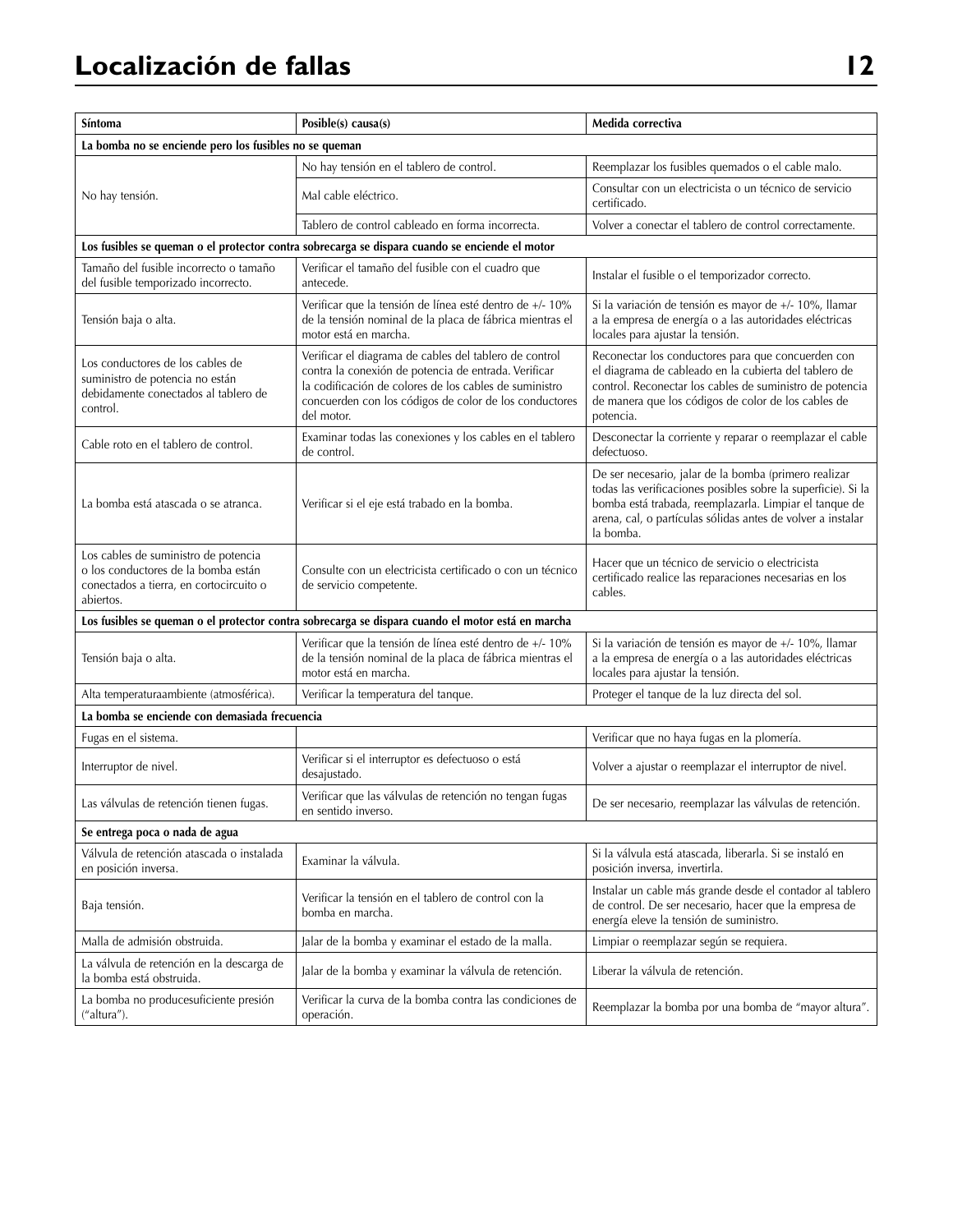#### **Garantía limitada**

F.E. MYERS le garantiza al comprador/consumidor original ("Comprador" o "Usted") de los productos enumerados abajo, que estos estarán libres de defectos en material y mano de obra durante el Período de Garantía indicado a continuación.

| <b>Producto</b>                                                                             | Período de garantía                                                                                                      |
|---------------------------------------------------------------------------------------------|--------------------------------------------------------------------------------------------------------------------------|
| Bombas de chorro, pequeñas bombas centrífugas, bombas sumergibles y<br>accesorios asociados | lo que ocurra primero:<br>12 meses desde la fecha de la instalación inicial, o<br>18 meses desde la fecha de fabricación |
| Tangues de devanado de fibra de vidrio                                                      | 5 años desde la fecha de la instalación inicial                                                                          |
| Tanques a presión de acero                                                                  | 5 años desde la fecha de la instalación inicial                                                                          |
| Productos para sumideros/aguas residuales/efluente                                          | 12 meses desde la fecha de la instalación inicial, o<br>24 meses desde la fecha de fabricación                           |

Nuestra garantía no se aplicará a ningún producto que, a nuestro sólo juicio, haya sido sometido a negligencia, mal uso, instalación inadecuada o mal mantenimiento. Sin prejuicio a lo que antecede, la garantía quedará anulada en el caso en que un motor trifásico se haya usado con una fuente de alimentación monofásica, a través de un convertidor de fase. Es importante indicador que los motores trifásicos deben estar protegidos por relés de sobrecarga de disparo extra-rápido, con compensación ambiental de tres etapas, del tamaño recomendado, de lo contrario, la garantía quedará anulada.

Su único recurso, y la única obligación de F.E. MYERS es que F.E. MYERS repare o reemplace los productos defectuosos (a juicio de F.E. MYERS). Usted deberá pagar todos los cargos de mano de obra y de envío asociados con esta garantía y deberá solicitar el servicio bajo garantía a través del concesionario instalador tan pronto como se descubra un problema. No se aceptará ninguna solicitud de servicio bajo garantía que se reciba después del vencimiento del Período de Garantía. Esta garantía no se puede transferir.

F.E. MYERS NO SE HARÁ RESPONSABLE DE NINGÚN DA—O CONSECUENTE, INCIDENTAL O CONTINGENTE. LAS GARANTÍAS LIMITADAS QUE ANTECEDEN SON EXCLUSIVAS Y EN LUGAR DE TODA OTRA GARANTÍA EXPLÍCITA E

IMPLÍCITA, INCLUYENDO, PERO SIN LIMITARSE A LAS GARANTÍAS IMPLÍCITAS DE COMERCIABILIDAD E IDONEIDAD PARA UN FIN ESPECÍFICO. LAS GARANTÍAS LIMITADAS QUE ANTECEDEN NO SE EXTENDERÁN MÁS ALLÁ DEL PERÍODO DE DURACIÓN INDICADO EN LA PRESENTE.

Algunos estados no permiten la exclusión o limitación de daños incidentales o consecuentes o de limitaciones de tiempo sobre garantías implícitas, de modo que es posible que las limitaciones o exclusiones que preceden no correspondan en su caso. Esta garantía le otorga derechos legales específicos y es posible que usted también tenga otros derechos que pueden variar de un estado al otro.

Esta Garantía Limitada entra en vigor el 1 de junio de 2011 y sustituye toda garantía sin fecha o garantía con fecha anterior al 1 de junio de 2011.

#### **F.E. MYERS**

### **293 Wright Street, Delavan, WI 53115**

**Teléfono: 888-987-8677 • Fax: 800-426-9446 • www.femyers.com**

**En Canadá: P. O. Box 9138, 269 Trillium Dr., Kitchener, Ontario N2G 4WS Teléfono: 519-748-5470 • Fax: 888-606-5484**